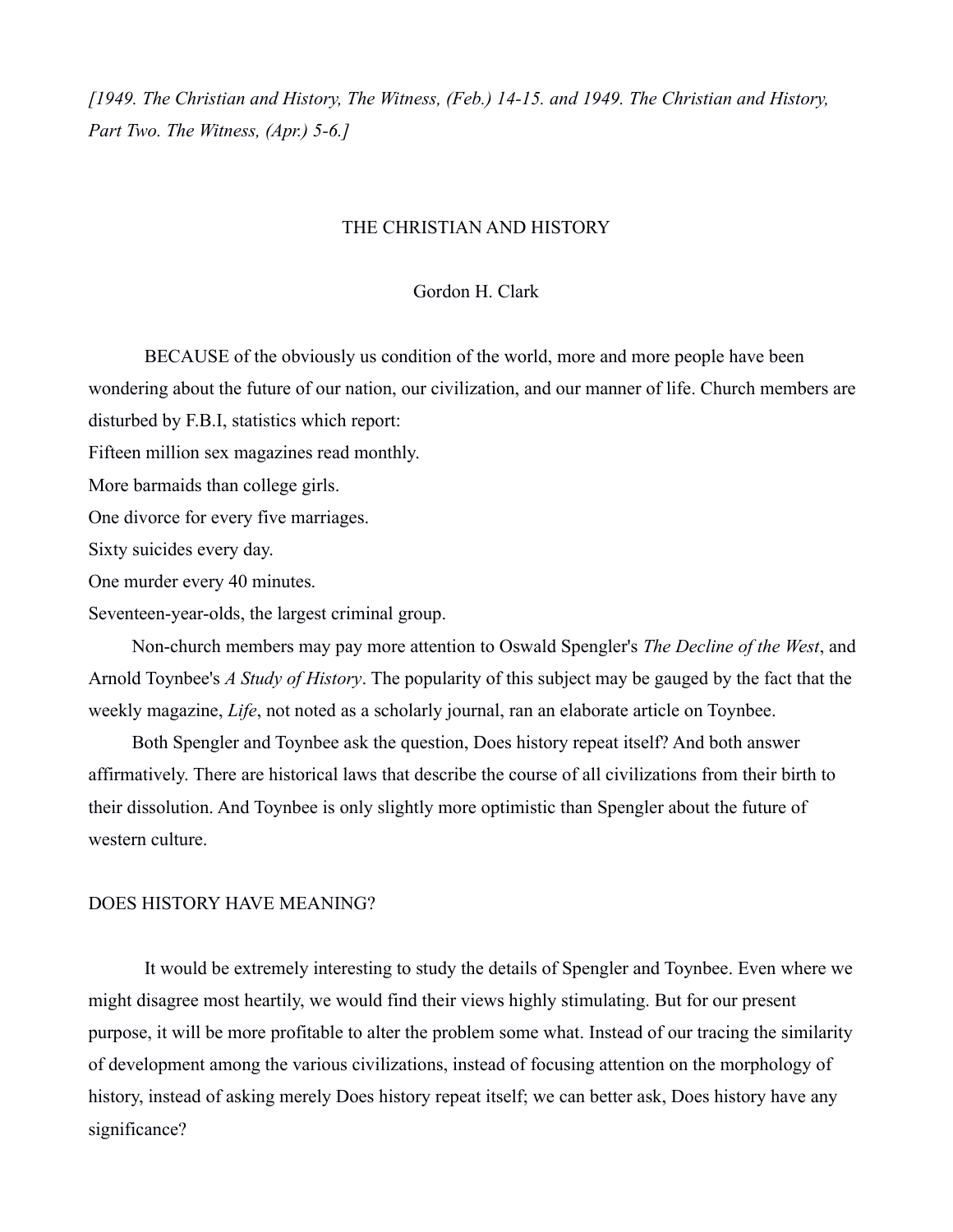Suppose with Spengler that each society runs its life course. And other societies follow. What of it? Is there any significance in it? Suppose something quite similar with Toynbee. One society gives birth to a second and then dies. Is this not the same thing as one generation of mosquitoes giving birth to another generation of mosquitoes and then another, and another? What is the end of all this Karl Marx and Bertrand Russell say that the end is cosmic death. The distribution of energy in the universe will be equalized, the planet will freeze, life will be extinguished, and the eternal atoms will rumble along unmindful of the brief accident that was human life.

The Stoics of antiquity and Nietzsche of last century were more optimistic. They held that after world history is complete, the show will be given over again. Like a reel of movies, everything will happen again as it has this time. And so on for endless cycles. The film will not wear out; it just continues ever the same.

But is this optimism? Or is it pessimism? Neither in Russell's view nor in Nietzsche's does history have any significance. Whether we shall dissolve into atoms with nothing remaining of human hopes, fears, joys, and sorrows, or whether we fight World War I, and World War II, and World War III, only to fight them over again next time—in either case there is only a negative answer to the question, Has history a purpose? Comic death and cosmic cycles are equally uninspiring.

Now it may possibly be that pessimism is the final word. It may possibly be that the human race exists only to meet complete and ultimate frustration. It may possibly be that history is devoid of significance.

But before adopting this dismal view of things, would it not be wise to ask whether there are any other theories? Do we not at least have the right to ask what is implied in a theory that gives significance to history? How could we possibly know whether history and human life have meaning and value unless we consider the more hopeful as well as the more pessimistic view?

Accordingly we ask, what must be true if history and life have meaning?

## DOES HISTORY HAVE A GOAL?

The pessimistic theories deprived human life of significance by denying that history has a *goal*. In the theories mentioned the human race was doomed to extinction and oblivion, or else it was condemned to repeat and repeat the events of this world in cycles without end. Conversely, therefore, if significance is to be assigned to human life, extinction and oblivion is not the end. Nor are repeated cycles. Significance requires a purpose for which history takes place. A purpose or a goal is the pre requisite for assigning a value to life. One cycle may have a beginning and an end; but an endless series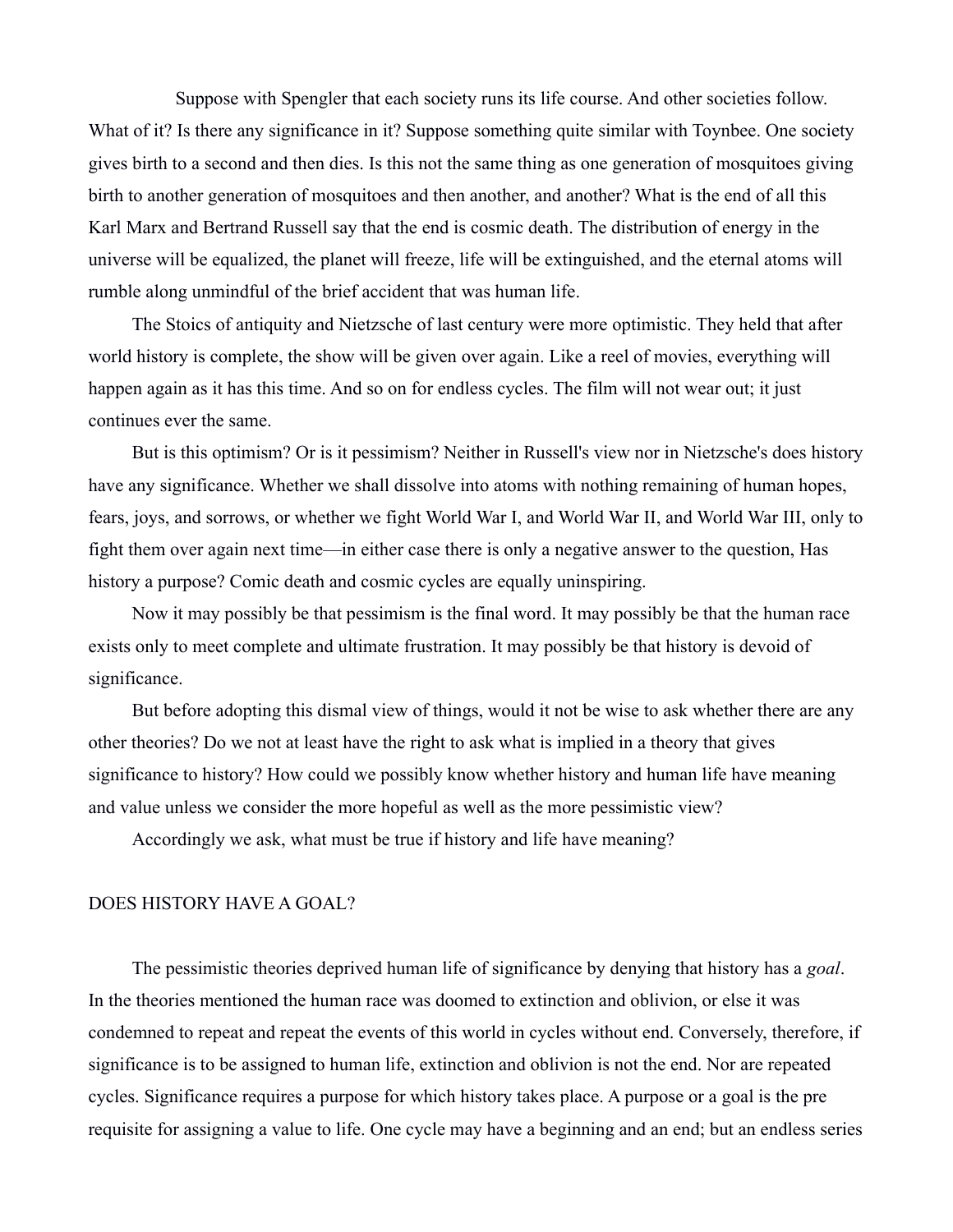of cycles has no end, no purpose, no goal. A goal is something final, something ultimate, something permanent. Mere change, constant change, aimless motion, is not purposeful. For change to be purposeful, it must have a direction. And a direction is determined by an end or goal. Progress, likewise, is possible only when there is a goal. Many people believe that mankind has been making progress; they believe that we today are better off than our ancestors. The idea of progress has been and still is popular. At this moment, however, I am not asserting progress as a fact; and I am certainly not approving the popular notion of what progress consists in. I am merely pointing out that if there is to be progress of any sort, there must be a goal toward which we may progress.

The goal cannot be merely the end of a cycle that is to be repeated again. A true goal is final, ultimate, and permanent. Accordingly, if history is to be granted significance, something must happen once for all. The end must occur once, and endure. And if the end can occur but once, it also follows that the various means to that end can occur but once. The whole historical process must consist of a series of unique events that usher in the culmination. There may be similarities among the means. One civilization may pass through stages that are similar to the stages of another civilization. In this sense history may repeat itself. The book of Judges shows how history repeated itself many times. The victorious Jews forsook God; they were defeated by their enemies; a leader called them to repentance; and God restored them to favor and delivered them from the oppression of their enemies. But Deborah lived only once; and Gideon lived only once; and Samson lived only once; and Christ died *once for all*.

## CHRISTIANITY AND HISTORY

Secular interest in the philosophy of history is distinctly a modern phenomenon. None of the Greek philosophers over a period of a thousand years made it a subject of study. Some of them, like Plato and Aristotle, were interested in theories of politics; and in tracing the development of political institutions they perforce paid some attention to historical antecedents. But they had no theory of history. In contrast with this secular neglect of history, Christianity has always been strongly historical. Christianity is historical, not just in the sense that it has had a history, but in the sense that it has had a theory of history. It finds significance in historical events—in fact it finds the center of all significance in history. Some systems of philosophy are based on studies of physics or science; occasionally they claim that historic fact is unimportant and especially unimportant for religion. But the Christian system makes history its touchstone. In history its evidence is clearly and adequately seen, and in history the meaning of all the universe in found. The least important of several important considerations is that Christianity views past history as a source of instruction for present generations. The events of the Old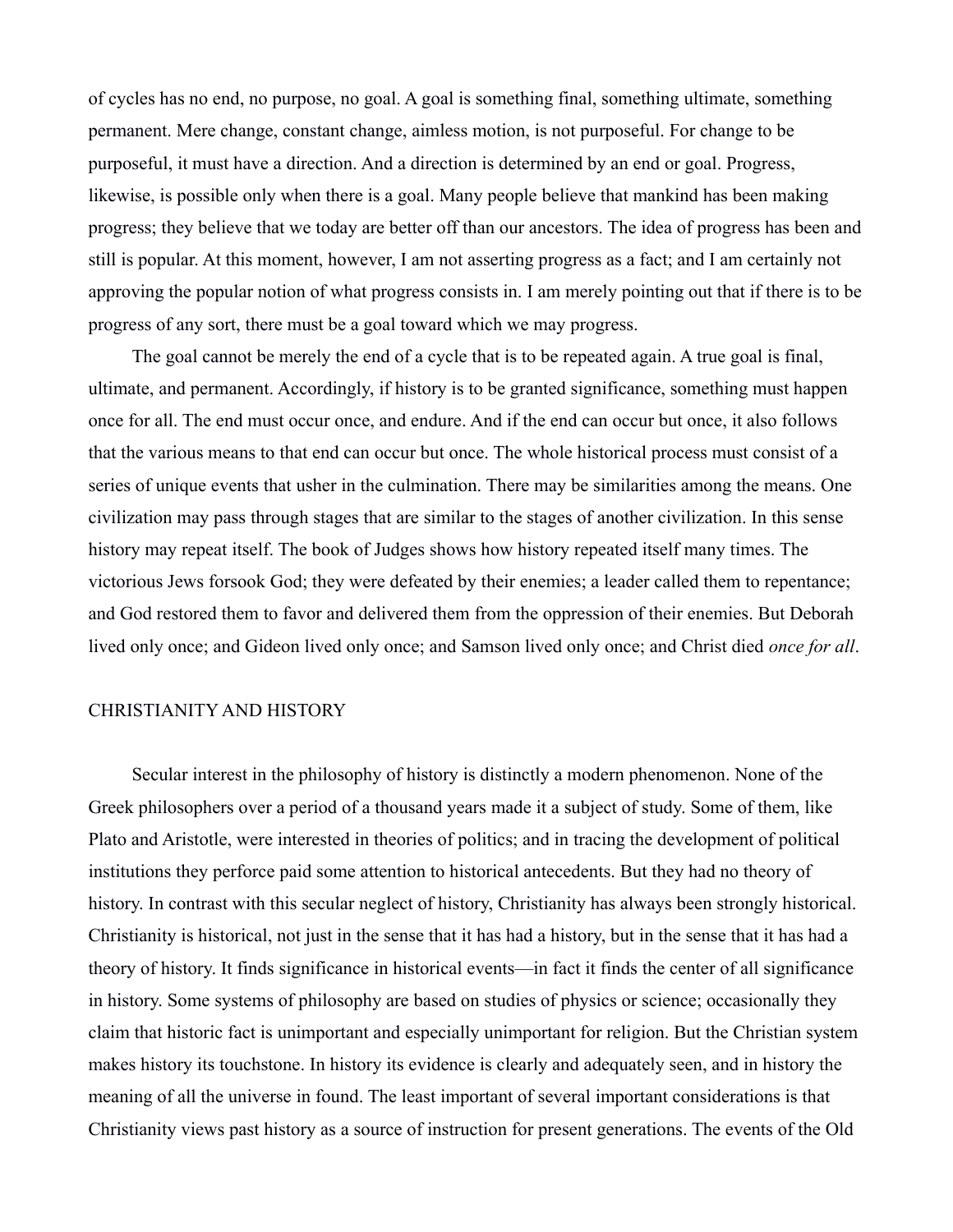Testament are intended to teach the children of God the spiritual lessons they need to learn. Reference has been made to the book of Judges. The events of that book were designed to teach them that God requires obedience and punishes disobedience. They did not learn any too well. And it was not until the bitter Babylonian captivity that they finally and completely abolished idolatry. But this is not all.

The events of the Old Testament are not only designed to teach the Jews; they are designed for our instruction also. Speaking of events that occurred during the journey through the wilderness, Paul in I Cor. 10:6, 11 says that these events were examples to us and they were written for our admonition. In Gal. 4:22ff Paul shows how the lives of Hagar and Sarah exemplify the gospel. And the Epistle to the Hebrews is permeated with the notion that Old Testament history gives the gospel message in elementary form.

## THE CHRISTIAN VIEW

However, while it is of great practical importance to know that history is thus instructive in function, this is of less importance than another matter. History could be a series of dis jointed events and still be instructive; but far from being disjointed, history is a process so planned that the early events prepare for the later events. In particular the events of the Old Testament, the call of Abraham, the separation of the Jews, the establishment of the theocracy, all prepared the way for the coming of the Messiah. The ritual typology also indicates this, even though obscurely. The explicit prophecies state the matter so as to leave no doubt. Two centuries before Cyrus was born, the prophet mentioned him by name and predicted that he and the Persians would rebuild Jerusalem. Almost five centuries before Christ was born, the prophet stated definitely that the Messiah would come within 490 years. And in the fulness of time Christ came. And the fact that He came, that He was crucified, and that He rose from the grave, leads to another and still more important fact about history. It is perhaps the most important fact about history. It is that history is the scene of God's activity. The significance of history according to the Christian view is not that men can learn a spiritual lesson or two. It is not that early events prepare for later events. But rather history is significant because in history *God acts*.

*(To be continued)*

# THE CHRISTIAN AND HISTORY Part Two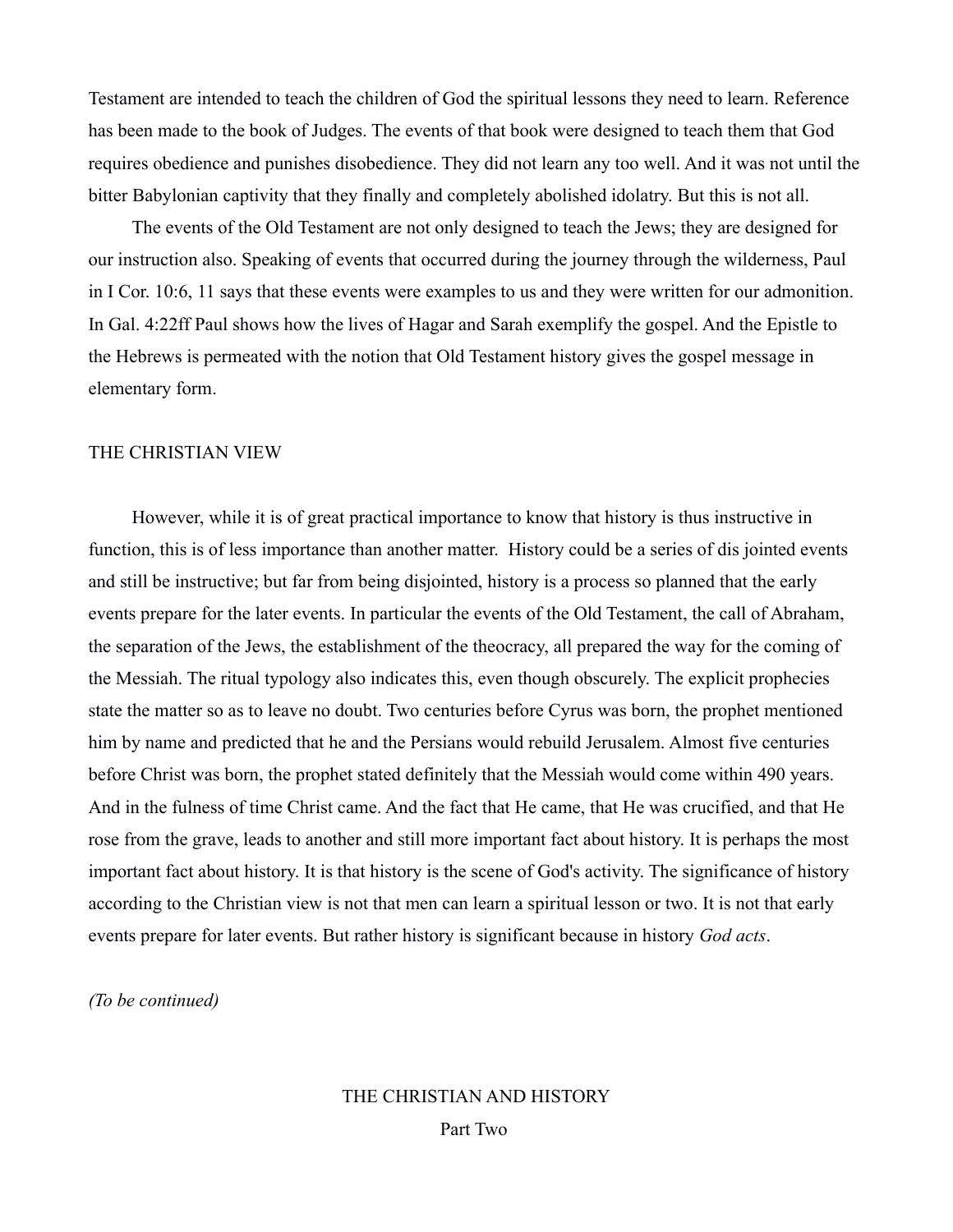#### Gordon H. Clark

It is not exaggeration to say that the incarnation of Christ, and especially His death and resurrection are the most important events of history. But while these are the most important *events*, they are not themselves the Christian philosophy of history. These events shows that Christianity ascribes significance to history, but a statement of the Atonement is not the most general formulation of the Christian view of history. The Bible has much more to say; and in order to have a more comprehensive understanding, one ought first to collect a number of its statements and then summarize them if possible.

It would be be impossible in a short space to compile any great number of relevant passages. But even a meager selection can show the general tenor of Biblical teaching.

Daniel 2:21. "And he (God) changeth the times and the seasons; he removeth kings and setteth up kings."

Daniel 4:35. "And all the inhabitants of the earth are reputed as nothing: and he doeth according to his will in the army of heaven, and among the inhabitants of the earth: and none can stay his hand, or say unto him, What doest thou?"

Acts 17:26. "And hath made of one blood all nations of men for to dwell on all the face of the earth, and hath determined the times before appointed, and the bounds of their habitation."

Ephesians 1:11. "Being predestinated according to the purpose of him who worketh all things after the counsel of his own will."

These with many other passages may be summarized accurately in the words of the Shorter Catechism:

"God … hath foreordained what soever comes to pass."

History occurs strictly according to God's eternal decree. He planned it; He sees the end from the beginning; and the means He uses will not be in vain—they shall accomplish what God pleases and they shall prosper in the thing whereto God has sent them.

God's perfect control of history is a doctrine that is particularly cherished by Presbyterians. It is an essential doctrine of Calvinism. In the Westminster Confession of Faith, it occurs under the title "Of God's Eternal Decree." Similar in wording to the Shorter Catechism, the Confession begins with the sentence "God from all eternity *did*, by the most wise and holy counsel of His own will, freely and unchangeably ordain whatsoever comes to pass. ..." More popularly this doctrine is known under the name of Predestination; and it permeates the Calvinistic system: I am willing to say, it permeates the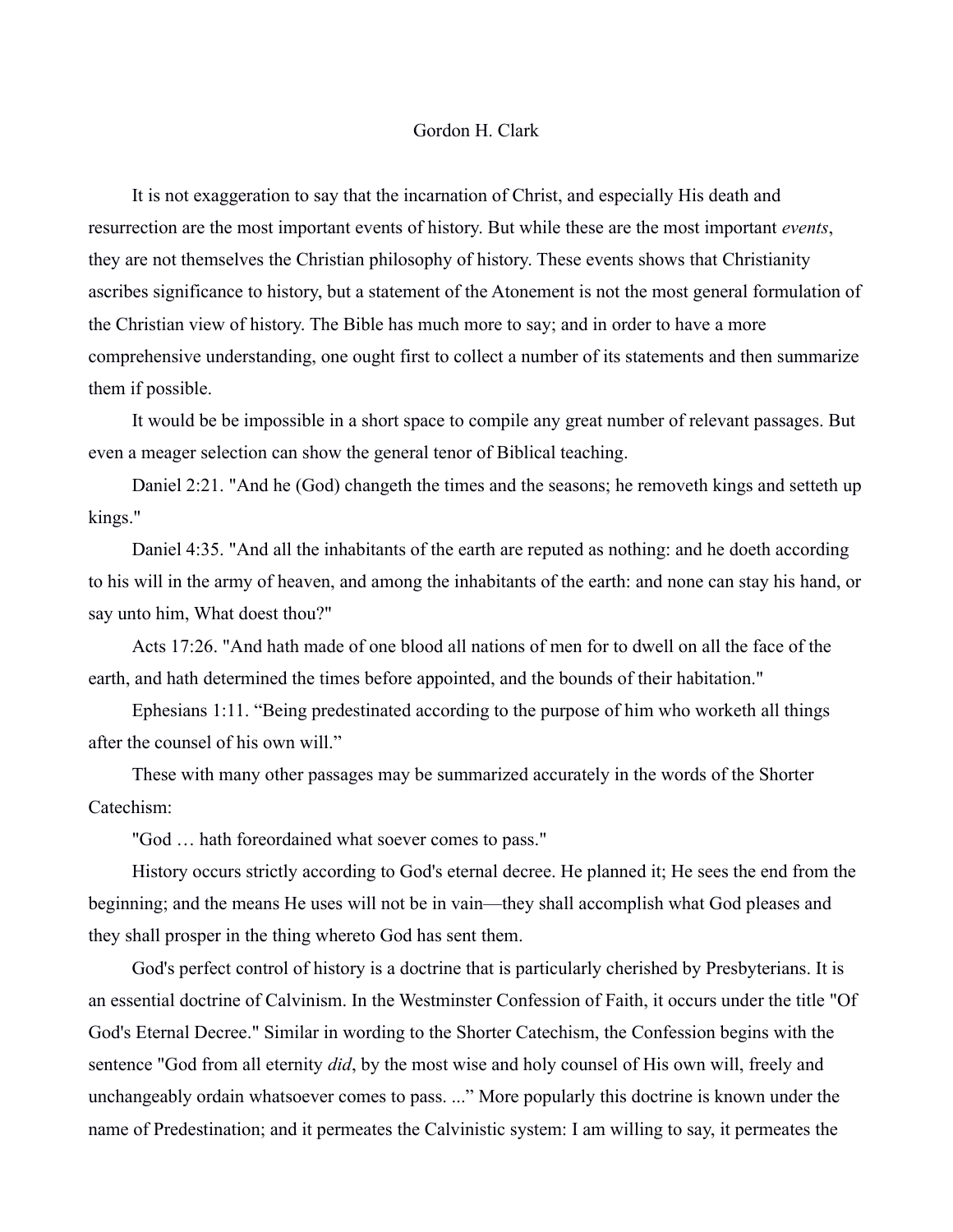Bible. Unless God controls history, there would be no such thing as Providence. Unless God controls history, we could have no firm basis for assurance of salvation. It is entirely to the point to notice that those forms of Christianity which deny predestination are unable to give their adherents any assurance that they will be saved. They must say that if a person happens to die in a state of grace, he will be received into heaven; but, alas, we cannot count on God to preserve a person in the state of grace. But Presbyterians say, and the Bible says:

"And I give unto them eternal life; and they shall never perish, neither shall any man pluck them out of my hand." (Jn. 10:28)

"Being confident of this very thing, that he which hath begun a good work in you will perform it until the day of Jesus Christ." (Phil. 1:6)

"Who are kept by the power of God through faith unto salvation ready to be revealed in the last time." (1 Peter 1:5)

Assurance of salvation, and predestination on which assurance is based, are blessed doctrines, and we will not give them up. On the contrary, we rejoice that we ourselves and all history with us are under God's omnipotent control.

To the eye that is unenlightened by divine revelation the present course of events seems ominous. Even the most optimistic historians believe that dark days are more likely than days of peace and plenty. The less optimistic historians may confess that World War III and the obliteration of civilization is inevitable. No wonder sober people are disturbed. But the Christian has a sure hope that others can not share. Where others can see only the danger of a war that will involve Arabs, Jews, Russians, and Americans, we think we can see the fulfillment of an ancient prophecy. We think we can see the hand of God in history today, as it has not been seen for the last 1900 years. How long it will take for the Jews to gather in Palestine, what sufferings they and the world must pass through, and when the next great event in prophecy will occur, no man knows. But we see clearly that history is nearing its culmination. Recall the earlier argument about the significance of history. History to be significant must have a goal. And Christianity reveals to us what that goal is. It is the consummation effected by Christ at His return. Whatever may be the immediate future, "the Lord God Omnipotent reigneth; and (he) shall suddenly come to his temple … but who may abide the day of his coming? for he is like a refiner's fire . . . and he shall purify the sons of Levi, and purge them as gold and silver, that they may offer unto the Lord an offering in righteousness."

Just how this is to happen, just what events precede it, we do not know. It does not necessitate the survival of our civilization or of our nation. God has determined the pre-appointed time and the boundaries of our habitation. But exactly what time God has preappointed for western culture, no man